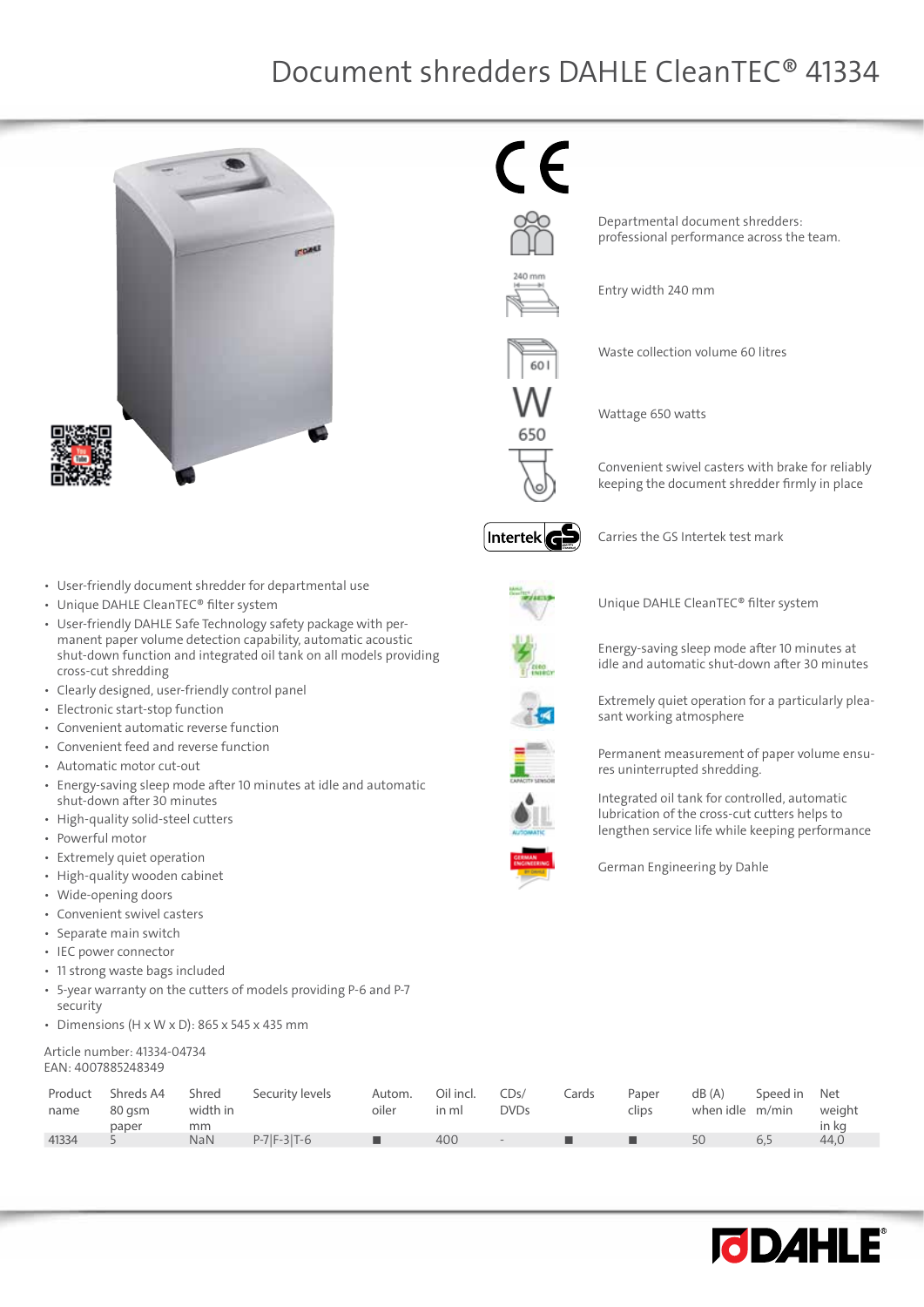

Standardised entry widths take all common paper sizes



Separate main switch is located on the rear of the document shredder and completely disconnects it from the mains power supply



Detachable IEC power plug makes the document shredder quick and easy to move from A to B



Convenient swivel casters providing 5 cm floor clearance for greater mobility and two brakes for reliably keeping the shredder firmly in place at the point of use



Environmentally friendly oil is always easy to access, included with all cross-cut models



Pull-out rounded top frame that's kind on the fingers when changing the waste bag



Wide opening door to easily empty the waste bag



Separate, integrated waste boxes help to sort shredded paper, CDs, DVDs, cheque and credit cards for eco-friendly recycling



Modern design blends into any working environment.

![](_page_1_Picture_19.jpeg)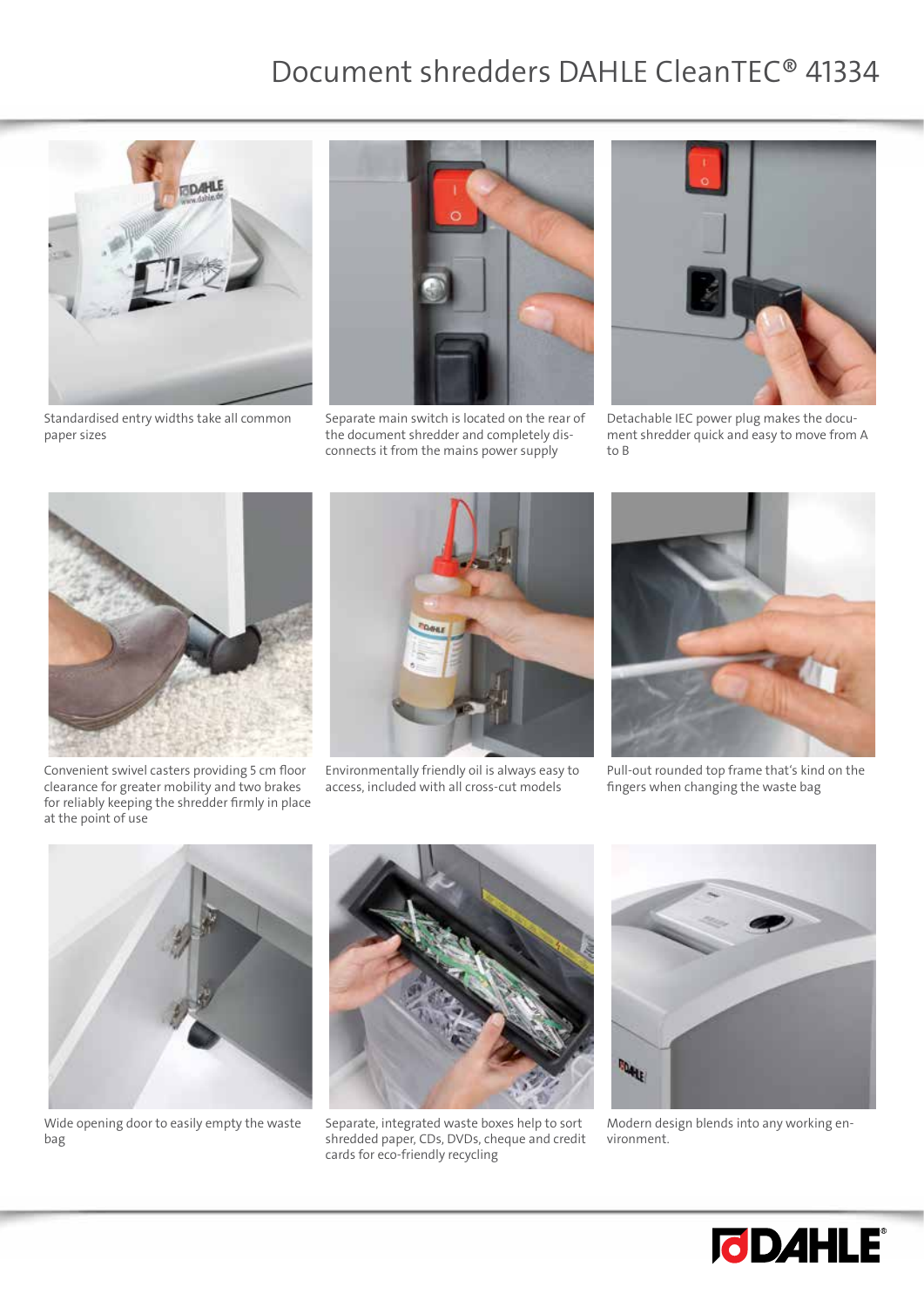![](_page_2_Picture_1.jpeg)

Integrated oil tank for controlled, automatic lubrication of the cross-cut cutters helps to lengthen service life while keeping performance constant

![](_page_2_Picture_3.jpeg)

Clearly structured, user-friendly control panel indicates when the fine dust filter needs changing

![](_page_2_Picture_5.jpeg)

Paper quantity sensors prevent the document shredder from starting if too much has been fed in to avoid paper jams

![](_page_2_Picture_7.jpeg)

Clearly designed, user-friendly control panel signals oil refill

![](_page_2_Picture_9.jpeg)

Visual and acoustic signal indicates open door Environmentally-friendly filter is easy to

![](_page_2_Picture_11.jpeg)

change. A signal on the user-friendly control panel indicates when the fine dust filter needs changing

![](_page_2_Picture_13.jpeg)

Environmentally friendly filter is made of special 3-ply, fully recyclable non-woven material

![](_page_2_Picture_15.jpeg)

Unique DAHLE CleanTEC® filter system filters and effectively binds fine dust particles to create a better indoor environment.

![](_page_2_Picture_17.jpeg)

Clearly labelled performance characteristics on the top of the shredder help to ensure correct document shredder operation

![](_page_2_Picture_19.jpeg)